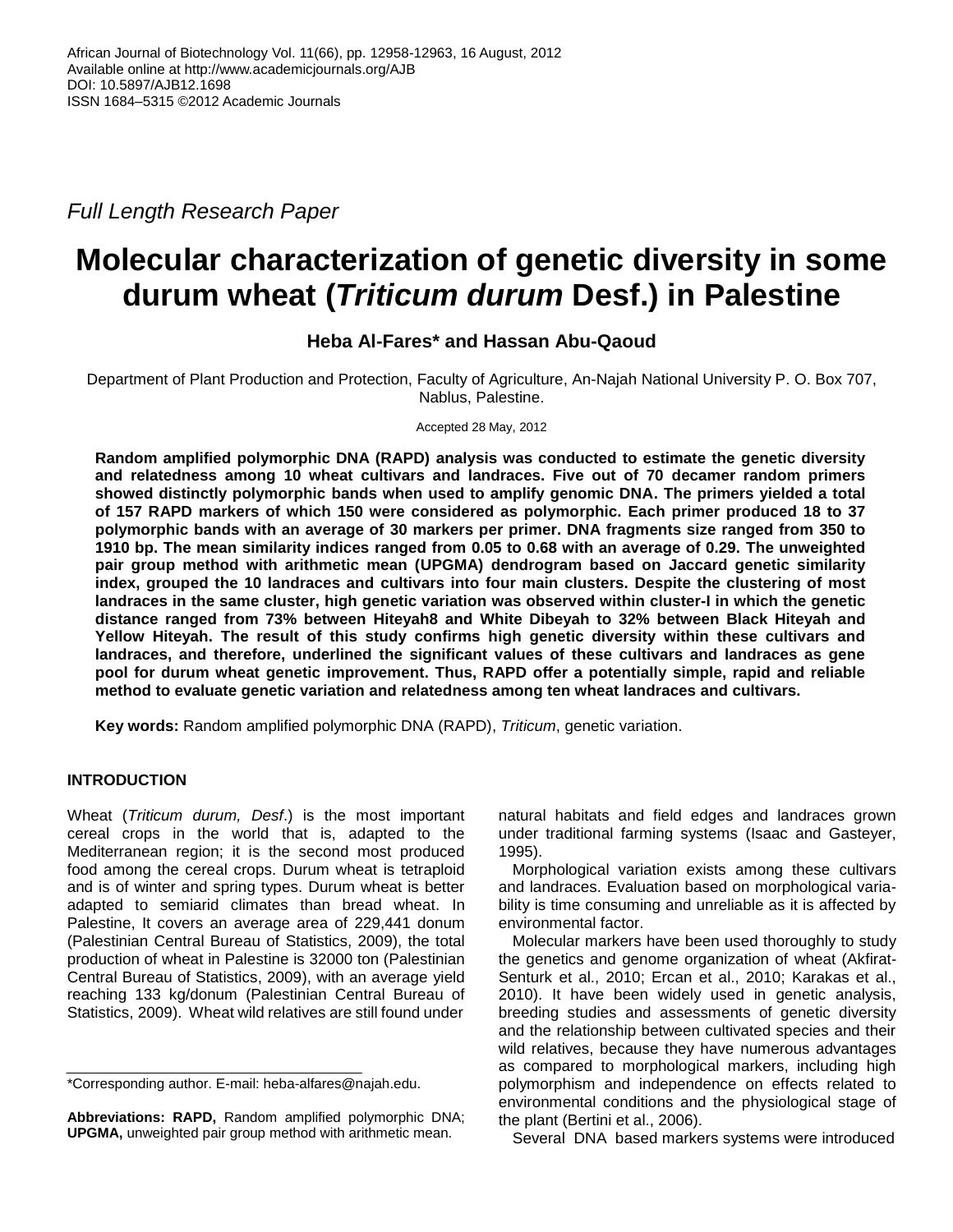for genome mapping. Polymerase chain reactions (PCR) have become a basic and essential tool for detecting genetic variation and elucidating unknown DNA sequences (Newton and Graham, 1994). Microsatellites (simple sequence repeats, SSRs) (Nawaz et al., 2009), restriction fragment length polymorphism (PCR-RFLP) (Carvalho et al., 2009, 2011), amplified fragment length polymorphism (AFLP) (Gulbitti-Onarici et al., 2007), selective amplification of microsatellite polymorphic loci (SAMPL) (Altintas et al., 2008), expressed sequence tag (EST)-derived contigs and singletons (Karakas et al., 2010) have been widely used to characterize genetic diversity in wheat accessions, and random amplified polymorphic DNA (RAPD) (Asif et al., 2005).

RAPD has been used widely because it requires no DNA probe and no sequence information for the design of specific primers. It also allow fast and effective approaches for detecting polymorphism at the DNA level (Sivolap‐Yu et al., 1997; Zvingila et al., 1998), assessment of genetic diversity and relatedness in accessions, cultivars and species (Taghian et al., 2003; Abdel-El-Haleem et al., 2009), and study of the phylogenetic relationships (Goriunova et al., 2004; Cenkci et al., 2008). It was well‐known that genetic diversity in crop species is a fundamental tool in hybrid wheat breeding programs. It is therefore, useful, for breeders to know the genetic background of the breeding materials and varieties.

The goal of the study was to estimate genetic variation and relatedness among durum wheat landraces and cultivars. To our knowledge, this was the first preliminary attempt to study the molecular analysis of wheat cultivars in Palestine.

#### **MATERIALS AND METHODS**

Seed of six landraces, three commercial cultivars, and one introduced by International Center for Agricultural Research in the Dry Areas (ICARDA) of durum wheat were collected from a farmer in cooperation with the United Nations Development Programme (UNDP) and Ministry of Agriculture.

#### **DNA extraction**

Genomic DNA was extracted from the 15-days-old-seedlings germinated in the growth chamber under totally dark condition maintained at 21°C. A Promega Wizard genomic DNA purification kit was used according to instructions provided by the manufacturer. Genomic DNA quality and relative quantity were examined using 0.7% agarose gel electrophoresis detected under UV-light and photographed using a Polaroid camera with black and white 667 film. The DNA concentration was determined by spectrophotometry using a GeneQuant II, RNA/DNA calculator (Pharmacia Biotech).

#### **RAPD analysis**

The standard RAPD protocol recommended by Williams et al. (1990) was performed. A total reaction volume of 25 µl contained

2.5 µl of 10x already prepared PCR buffer; [100 mM Tris-Cl, pH 8.3, 500 mM KCl, 15mM MgCl<sub>2</sub>, 0.01% gelatin (from Promega, catalog # M2661, Madison)]. 2.5 µl of dNTPs stock contained [2 mM of  $2^{7}$  deoxyadenosine  $5'$ - triphosphate (dATP), 2 mM of  $2'$ - deoxycytidine  $5'$ - triphosphate (dCTP), 2 mM of  $2'$  - deoxyguanosine  $5'$ triphosphate (dGTP) and 2 mM of  $2'$  - deoxythymidine  $5'$ triphosphate (dTTP) from Promega, catalog # U1330]. Five picomoles of a single 10-base primer (Operon Technolgies, Inc. Alameda, USA) (primers are supplied as 0.5 OD that are resuspended in 1 ml water and used as 1 µl per reaction), 0.2 µl of (5 u/µl) *Taq* DNA polymerase (Promega, catalog # M2661) 1 µl (75 to 100 ng) of genomic DNA template, double distilled and sterile water was added to make up the final volume of 25 µl.

DNA amplification was carried out with the MJ Research model PTC-100 DNA thermocycler. The PCR program was set as: two minutes at 95°C (initial denaturing step), 40 cycles consisting of: 1 min at 94°C (denaturing), 1 min at 36°C (annealing) and 2 min at 72°C (extension, ramp time, 2 min, at 0.3°C/s), and two minutes and thirty second at 72°C (final extension step). After amplification, the tubes were stored at 4°C overnight for further use in gel electrophoresis. A of total of 70 random primers were evaluated for their ability to prime PCR amplification of 10 Palestinian wheat landraces and cultivars. Amplified products were separated by 1% (w/v) agarose gels in 1X Tris-acetate buffer, stained with ethidium bromide, and visualized under UV-light.

#### **Statistical analysis**

RAPD fragments were scored as either present (1) or absent (0). The Jaccard's coefficient (Jaccard et al., 1908) was used to calculate the similarity coefficients between each pair of genotypes for all polymorphic loci using the following formula: Sij =  $a/(a + b + b)$ c), where a is the number of common bands (1, 1); b is the number of bands present in the first accession and absent in the second (1, 0); and c is the number of bands absent in the first accession and present in the second (0, 1). The matrix of genetic distances was analyzed using unweighted pair group method using arithmetic averages (UPGMA) under SPSS version 10 to cluster the entries.

### **RESULTS AND DISCUSSION**

#### **DNA amplification and variety identification**

The genetic evaluation indicated that out of the 70 primer, 27 (37%) showed amplified fragments with mean of three fragments per each primer and 43 (62%) did not amplify detectable products (data not shown). The ones that produced unambiguous and qualitative bands in repeatable patterns when tested four to five times with the same cultivar were selected, therefore only five primers: OPA-13, OPN-14, OPN-16, OPN-18 and OPT-1 gave consistent reproducible polymorphisms with minimal smearing which were selected to analyze all the 10 durum wheat landraces and cultivars. The banding patterns of 10 wheat using OPA-13, OPN-14, OPN-16, OPN-18 and OPT-1 are shown in Figure 1.

The five primers yielded a total of 157 distinct band of which 150 (95.5%) were considered as polymorphic. The primers OPT1 produced maximum number of band (37), whereas, OPN16 generated the least number (18) of polymorphic band. The five primers produced 31 bands per primer and 30 polymorphic RAPD markers per primer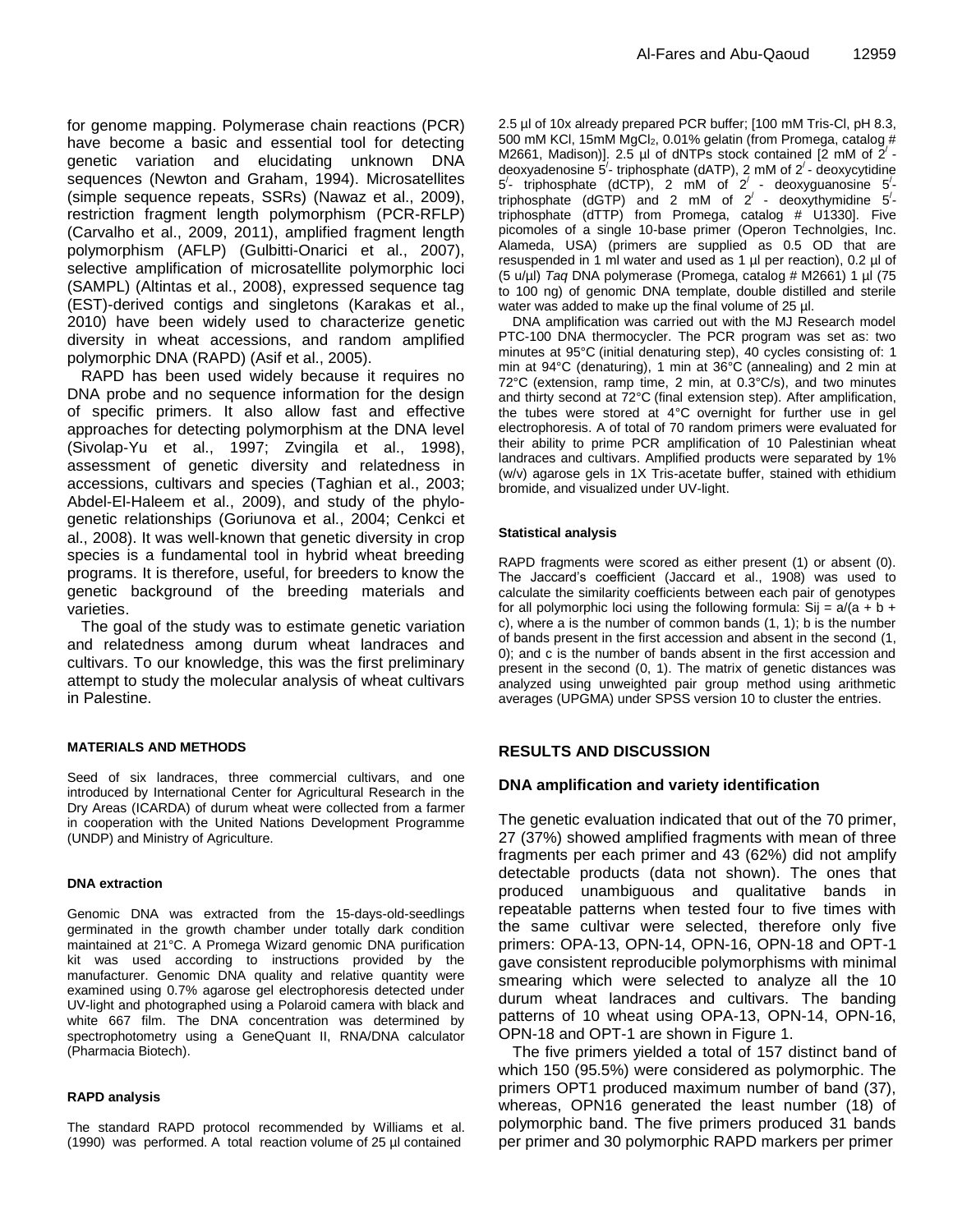

OP<sub>T1</sub>



| <b>Primer code</b> | <b>Sequence</b><br>(5' to 3') | Total number of<br>bands scored | Size range<br>(bp) | Number of<br>polymorphic bands |  |
|--------------------|-------------------------------|---------------------------------|--------------------|--------------------------------|--|
| OPA-13             | CAGCACCCAC                    | 37                              | 930-1620           | 35                             |  |
| <b>OPN-14</b>      | <b>TCGTGCGGGT</b>             | 38                              | 350-1910           | 36                             |  |
| OPN-16             | AAGCGACCTG                    | 19                              | 440-1730           | 18                             |  |
| OPN-18             | <b>GGTGAGGTCA</b>             | 25                              | 610-1870           | 24                             |  |
| OPT-1              | <b>GGGCCACTCA</b>             | 38                              | 460-1510           | 37                             |  |
| Total              |                               | 157                             |                    | 150                            |  |
| Average            |                               | 31.4                            |                    | 30                             |  |

(Table 1). Various numbers of primers have been used in the study of different species of the genus *Triticum* that

revealed various degrees of polymorphism. In this study, high level of polymorphism was observed as compared to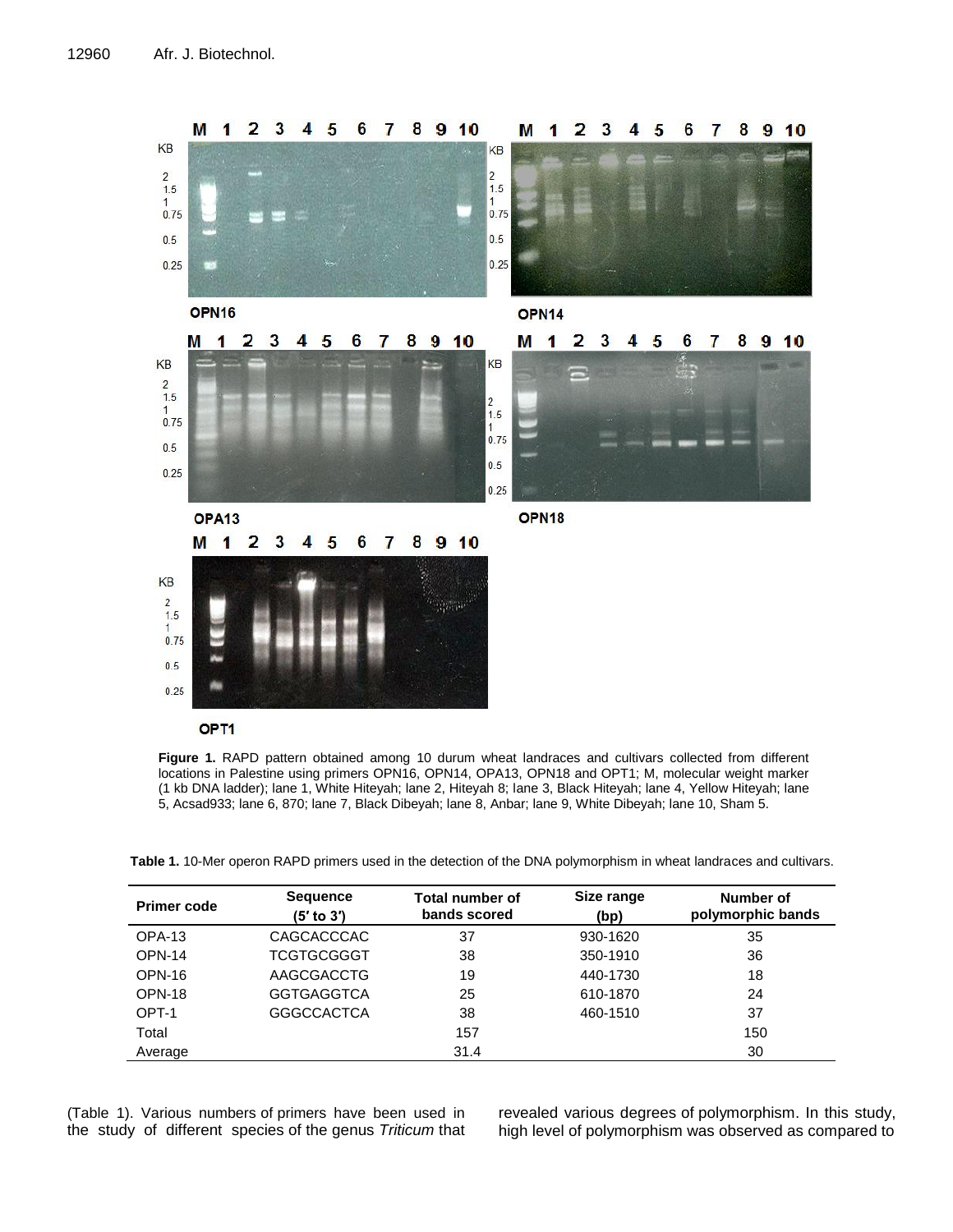|                 | <b>HEW</b> | HE <sub>8</sub> | <b>HEB</b> | <b>HEY</b> | AC933 | <b>V870</b> | <b>DEB</b> | <b>ANB</b> | <b>DEW</b> | SH <sub>5</sub> |
|-----------------|------------|-----------------|------------|------------|-------|-------------|------------|------------|------------|-----------------|
| <b>HEW</b>      | 1.00       |                 |            |            |       |             |            |            |            |                 |
| HE <sub>8</sub> | 0.41       | 1.00            |            |            |       |             |            |            |            |                 |
| <b>HEB</b>      | 0.39       | 0.61            | 1.00       |            |       |             |            |            |            |                 |
| <b>HEY</b>      | 0.35       | 0.50            | 0.68       | 1.00       |       |             |            |            |            |                 |
| AC933           | 0.25       | 0.40            | 0.38       | 0.35       | 1.00  |             |            |            |            |                 |
| V870            | 0.26       | 0.17            | 0.30       | 0.31       | 0.38  | 1.00        |            |            |            |                 |
| <b>DEB</b>      | 0.19       | 0.36            | 0.55       | 0.50       | 0.32  | 0.22        | 1.00       |            |            |                 |
| <b>ANB</b>      | 0.28       | 0.33            | 0.38       | 0.22       | 0.59  | 0.37        | 0.22       | 1.00       |            |                 |
| <b>DEW</b>      | 0.15       | 0.27            | 0.38       | 0.33       | 0.17  | 0.13        | 0.38       | 0.18       | 1.00       |                 |
| SH <sub>5</sub> | 0.07       | 0.05            | 0.11       | 0.11       | 0.06  | 0.06        | 0.17       | 0.09       | 0.20       | 1.00            |

**Table 2.** Similarity coefficient among wheat cultivars based on Jaccard similarity index.

HEW, White Hiteyah; HE8, Hiteyah 8; HEB, Black Hiteyah; HEY, Yellow Hiteyah; AC933, Acsad933; V870, Variety 870; DEB, Black Dibeyah; ANB, Anber; DEW, White Dibeyah; SH5, Sham5.

other previous RAPD marker studies on wheat e.g. three 1998), 1.7 polymorphic band per primer in China wheat polymorphic band per primer in Pakistani (Anwar et al., 1998) cultivars (Zheng et al., 2001), 11 polymorphic band per primer in Iranian wheat cultivars (Naghavi et al., 2004) and 10.4 bands per primer in Pakistani wheat cultivars (Nawaz et al., 2009). Joshi and Nguyen (1993) used 40 primers in studying wild and cultivated wheat and revealed 88% polymorphism among all accessions.

Polymorphic band ranged in size from 350 to 1910 bp. The size out of this range was not considered in the analysis. For example, Yellow Hiteyah (4) showed DNA band outside the adapted range of DNA sizes using the OPN14. Both faint as well as strong markers were considered in scoring. The strong RAPD fragments, which were shown in some primers, that is, primers OPN18 and OPA13 could have arisen from amplifying two or more products of similar sizes. Variation in the brightness of the bands was also observed in few samples. This could be attributed to difference in template sequence, copy number and varying degrees of mismatch between the primer and the binding site (Ratnaparkhe et al., 1995).

Previous studies considered RAPD markers ranging from 200 to 1500 bp as suitable for use in further experiments as probes in southern blots or *in situ* hybridization (Williams and Ronald, 1994), while Ahmed et al. (2010) in a study of genetic diversity of 32 advanced breeding line using RAPD marker considered fragment size range from 300 to 2000 bp. The Black Dibeyah (seven) and White Dibeyah (nine) did not show any amplification using primer OPA-13, the same result was observed when primer OPN-16 was used with landraces and cultivars 10, primer OPN-18 using landraces and cultivars Hiteyah8 (two), Acsad933 (five), Anbar (eight), White Hiteyah (one) and Black Dibeyah (seven) using OPT-1 which did not show any amplification. This is expected and shows typical examples

when some reactions failed for no apparent reason.

## **Similarity matrix**

The Jaccard (1908) genetic similarity of different landraces and cultivars pairs are shown in Table 2. A comparatively higher similarity (0.68) was observed between Black Hiteyah and Yellow Hiteyah than other cultivars and landraces combination. The lowest similarity (0.05) was found in Hiteyah8 vs. Sham5 landrace and cultivar pair. All cultivars and landraces showed an average of 0.29 genetic similarity, which could mean that the landraces and cultivars share an average of 29% of their RAPD fragments. Considering the genetic similarity values, the results indicate that the cultivars and landraces were genetically different from each other (genetic similarity value range from 0.05 to 0.68).

## **Cluster analysis**

Dendrogram based on Jaccard genetic similarity index (1908) using UPGMA indicated a segregation of the 10 wheat landraces and cultivars into four main clusters (Figure 2), in which, five landraces Hiteyah8, Black Hiteyah, Yellow Hiteyah, Black Dibeyah, White Dibeyah constitute cluster-I and three cultivars Acsad933, Cultivars 870 and Anber grouped in cluster-III. These landraces and cultivars were grouped within the same cluster probably due to their identical genetic characteristic or might have originated from the same ancestor. The remaining clusters (II and IV) were solitary: one landrace White Hiteyah in cluster-II and Sham5 in cluster-IV. The formation of solitary cluster might be due to total isolation preventing the gene flow or intensive natural/human selection for diverse adaptive complexes. Cluster-I was also observed to divide into three subclusters. Black Hiteyah, Yellow Hiteyah and Hiteyah8 in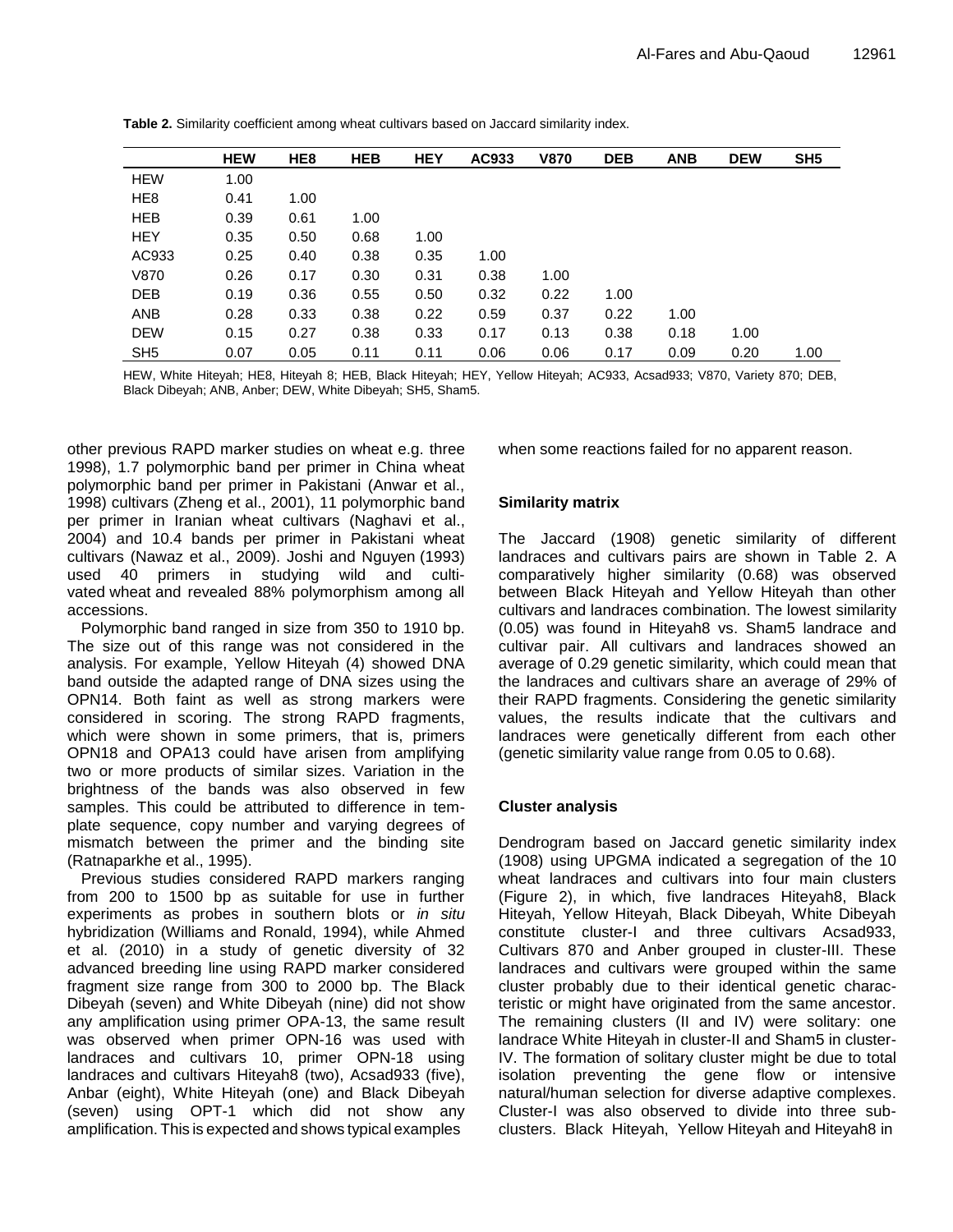

**Figure 2.** UPGMA dendrogram of the genetic similarity of the ten wheat cultivars based on Jaccard similarity index (Jaccard, 1908). I, Cluster-I; II, cluster-II; III, cluster-III; IV, cluster-IV; HEW, White Hiteyah; HE8, Hiteyah 8; HEB, Black Hiteyah; HEY, Yellow Hiteyah; AC933, Acsad933; V870, Variety 870; DEB, Black Dibeyah; ANB, Anber; DEW, White Dibeyah; SH5, Sham5.

sub-cluster-I with high genetic similarity ranged from 50% between Yellow Hiteyah and Hiteyah8 to 68% Black Hiteyah and Yellow Hiteyah; this might be because they have the same ancestor. Yellow Hiteyah and Black Hiteyah again together formed sub-sub-cluster-I of subcluster-I with the highest similarity index of 0.68 within cluster-I. Therefore, the genetic characters might be identical. Black Dibeyah in sub-cluster-II and White Dibeyah in sub-cluster-III had 38% similarity index between the two sub-clusters. The cluster-III was also further divided; Acsad933 and Anber in sub-cluster-I with 59% similarity index and 870 in sub-cluster-II with the genetic similarity of 37% between Anber and 870 and 38% between Acsad933 and 870. However, the dissimilarity within clusters-I was 73%. This means that genetic variation among sub-cluster was low. This indicates that the relatedness among landraces and cultivars within sub-cluster is high which can be due to less genetic variation among the landraces and cultivars and may originate from the same origin, or may be due to the adaptability of these landraces and cultivars to the same environment.

In conclusion, RAPD markers have been proven to be powerful tools for molecular genetic analysis of wheat cultivars for plant breeding program to assess available genetic diversity. This study indicates high genetic variability in the collected landraces and cultivars; Sham5 and Black Hiteyah cultivar and landrace showed the highest genetic variation and the lowest genetic variation, respectively, which could be used as germplasm for future cross breeding programs with the goal of improving wheat cultivars.

#### **REFERENCES**

- Ahmed MF, Iqbal M, Masood MS, Rabbani MA, Munir M (2010). Assessment of genetic diversity among Pakistani wheat (*Triticum aestivum* L.) advanced breeding lines using RAPD and SDS-PAGE. Electronic J. Biotechnol. 13:1-10.
- Altintas S, Toklu F, Kafkas S, Kilian B, Brandolini A, Ozkan H (2008). Estimating Genetic Diversity in Durum and Bread Wheat Cultivars from Turkey using AFLP and SAMPL Markers. Plant Breed. 127:9- 14.
- Anwar R, Khan MA, Masood S, Tahir M, Jaradat AA (1998). Diversity in Pakistani wheat germplasm as revealed by RAPD analysis Triticeae III. Proceedings of the Third International Triticeae Symposium, Aleppo, Syria. pp. 171‐174.
- Asif M, Rehman M, Zafer Y (2005). DNA fingerprinting studies of some wheat (Triticum aestivum L.) genotypes using random amplified polymorphic DNA (RAPD) analysis. Pak. J. Bot. 37:271-277.
- Bertini CHCM, Schuster I, Sedyiama T, Barros EG, Moreira MA (2006). Characterization and genetic diversity analysis of cotton cultivar using microsatellite. Genet Mol Biol. 29:321-329.
- Carvalho A, Guedes-Pinto H, Lima-Brito J (2009). Genetic variability assessed by ITS PCR-RFLP markers in old Portuguese bread wheat. J. Genet. 88:363–367.
- Carvalho A, Guedes-Pinto H, Lima-Brito J (2011). Physical localization of NORs and ITS length variants in old Portuguese durum wheat cultivars. J. Genet. 90:95–101.
- Cenkci S, Yildiz M, Konuk M, Eren Y (2008). RAPD analyses of some wild Triticum l. and Aegilops l. species and wheat cultivars in Turkey. Acta Biol. Cracovien. Bot. 50(1):35-42.
- Ercan S, Ertugrul F, Aydin Y, Akfirat FS, Hasancebi S, Akan K, Mert Z, Bolat N, Yorgancilar O, Altinkut-Uncuoglu A (2010). An EST-SSR marker linked with yellow rust resistance in wheat. Biol. Plantarum 54:691-696.
- Goriunova SV, Kochieva EZ, Chikida NN, Pukhalskii VA (2004). Phylogenetic relationships and intraspecific variation of D‐genome *Aegilops* L. as revealed by RAPD analysis. Genetika 40(5):642‐651.
- Gulbitti-Onarici S, Sancak C, Sumer S, Ozcan S (2009). Phylogenetic relationships of some wild wheat species based on the internal transcribed spacer sequences of nrDNA. Curr. Sci. 96:794-800.
- Gulbitti-Onarici S, Sumer S, Ozcan S (2007). Phylogenetic relationships